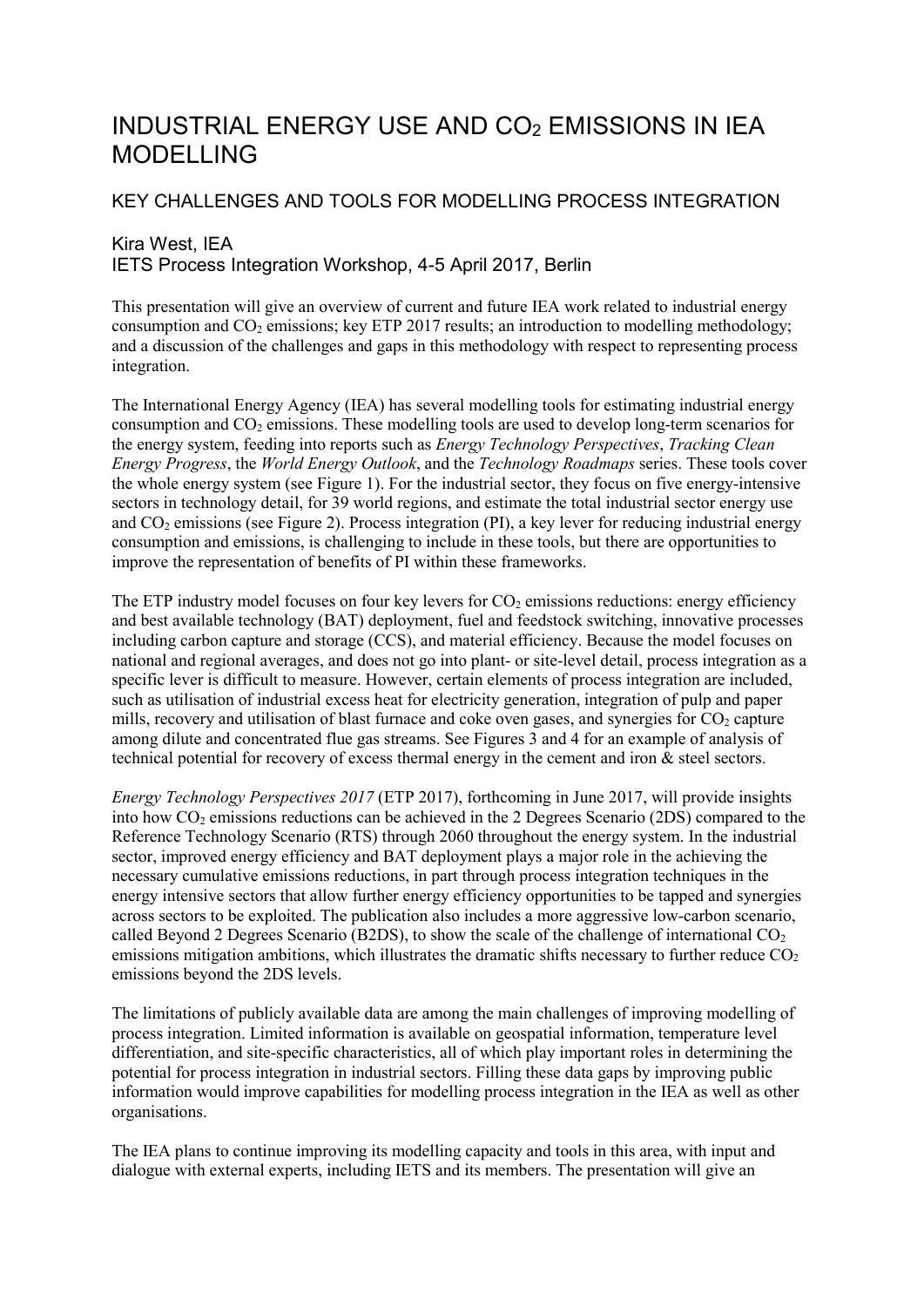overview of upcoming work streams, annual schedule and opportunities for interaction with external experts. A particularly relevant initiative, an upcoming publication on *Digitalisation and Energy*, will be discussed in light of its synergies with process integration work, as well as the proposed IETS Annex on digitalisation in the industrial sector.

Key questions:

- Which industrial sectors have the most potential for energy benefits from implementing process integration techniques? How can these be quantified?
- What are the major barriers to further implementation of process integration techniques in industry?
- Which policy options are available to capture the full potential of process integration in industry?
- How could publicly available data be improved and techno-economic studies be carried out for better public understanding of the applications and potentials of process integration in industry?
- How can plant configurations be categorised to provide sufficient detail for improvement potential factors in modelling process integration?
- What roles do digitalisation and digital technology play in process integration? How can digital technology be harnessed to provide process integration and energy benefits in the industrial sector? What are the major synergies with process integration in the area of digitalisation?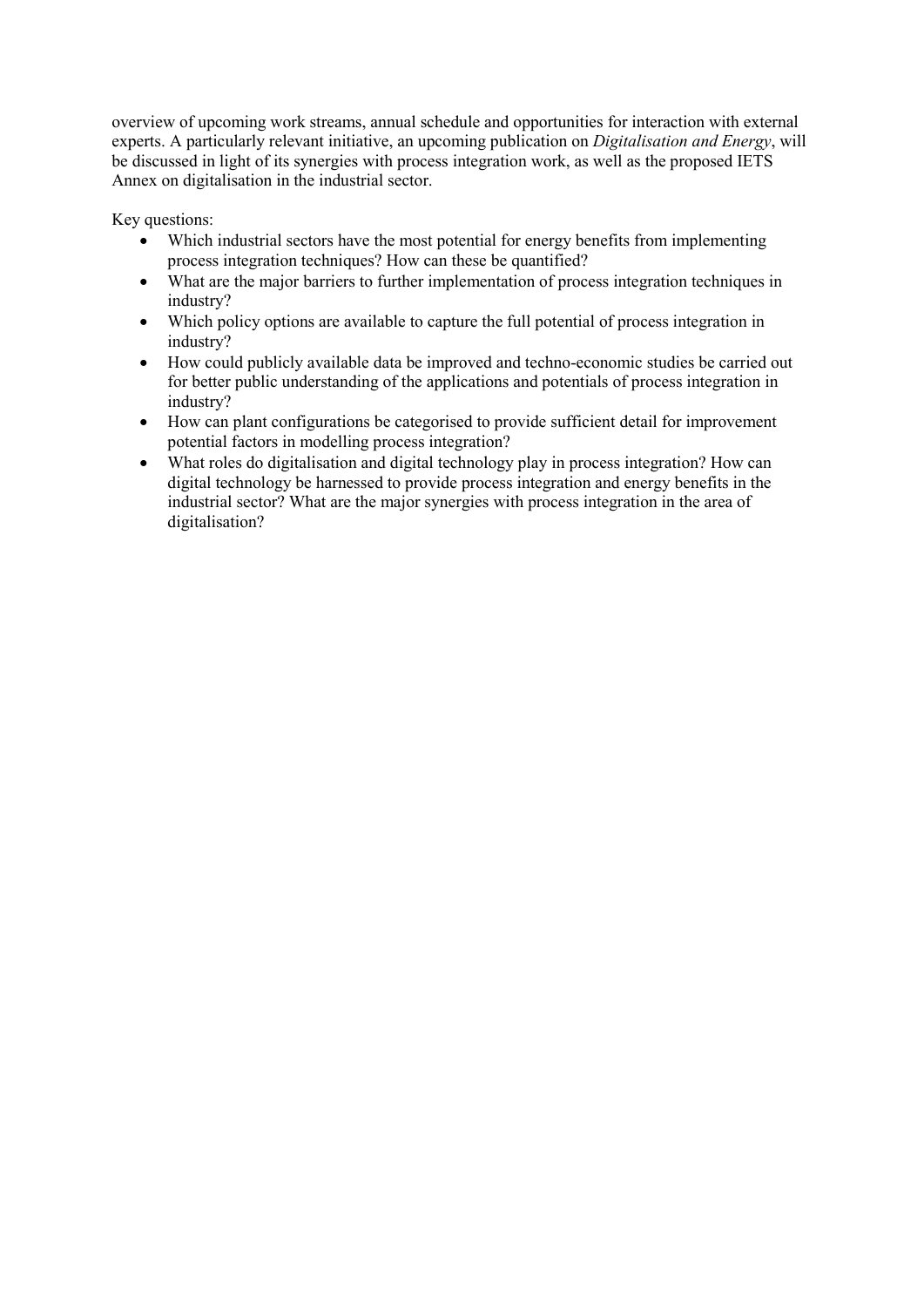### Figure 1: IEA/ETP model structure